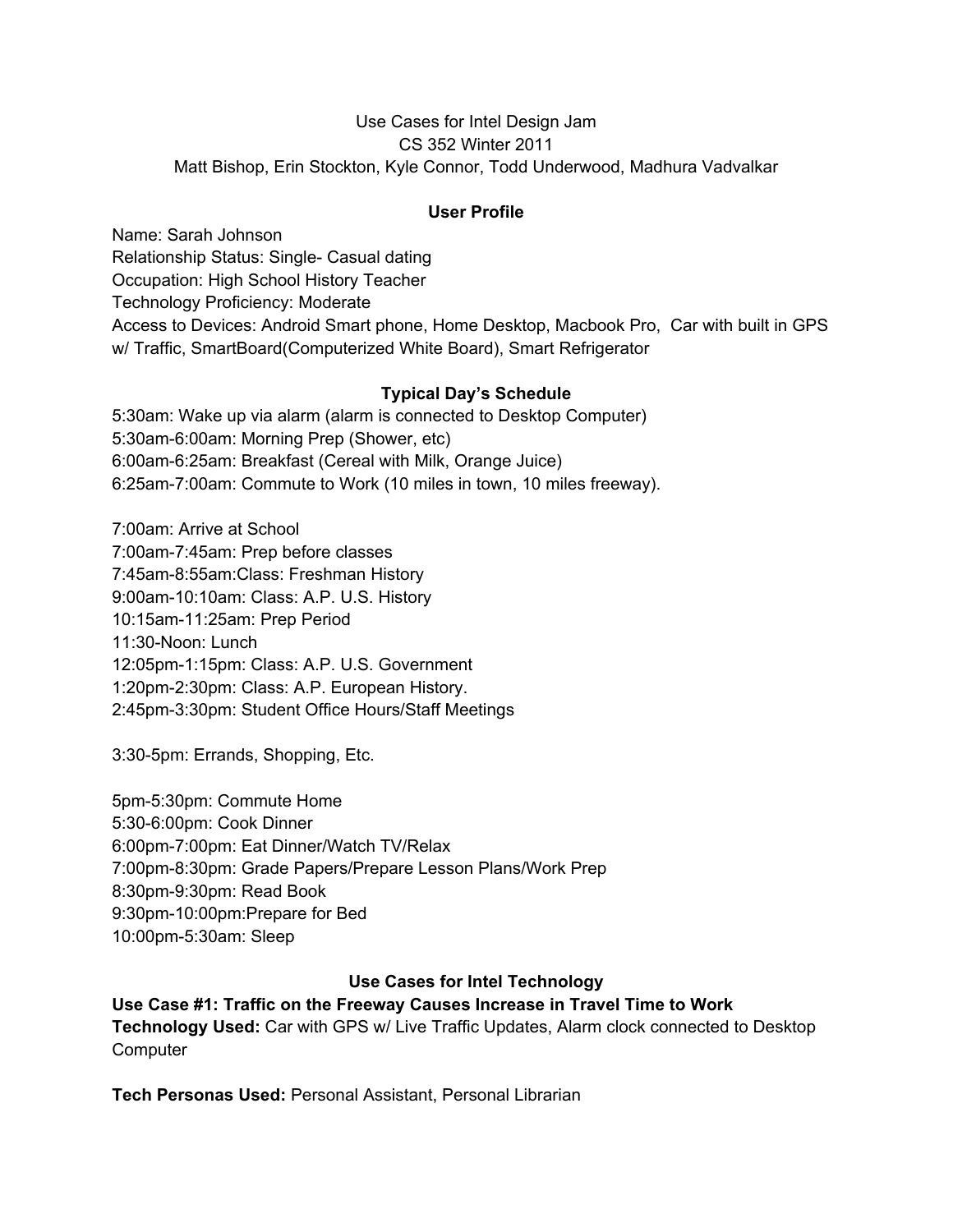**Use Case:** Sarah's GPS receives an update(at 5:00am) that traffic on Sarah's route to work is causing delays of approximately 15 minutes. Her GPS informs Sarah's Personal Assistant about this and it double checks her schedule for flexibility and sees that Sarah must either skip breakfast or wake up early. Because her personal assistant knows that Sarah feels that breakfast is the most important meal of the day and should never be skipped her Personal Assistant decides that she should be woken up early to make it to work on time. Her Personal Assistant asks her Personal Librarian if any alternate routes will be faster than her normal route with the delay. Her Personal Librarian finds a route which will only be 10 minutes slower than her normal route (compared to the 15 minutes that the delay would cause her in her normal route). While Sarah's Personal Librarian uploads the new route to her GPS her Personal Assistant instructs her desktop computer to wake Sarah up 10 minutes early in order to adjust her schedule for the delay.

### **Summary:**

- The Car sees Sarah's normal route has a 15 minute delay and reports to the Personal Assistant
- The Personal Assistant decides that based on Sarah's preferences she must wake up early to get to work on time without missing breakfast
- The Personal Librarian finds a alternate route that will take less than Sarah's normal route (with delay)
- The Personal Assistant adjusts Sarah's alarm clock to compensate for the added travel time
- The Personal Librarian uploads the new route to the GPS

## **Use Case #2: Sarah's Car has a dead battery at school**

**Technology Used:** Car with GPS w/ live traffic updates, MacBook Pro **Personas Used:** Personal Assistant, Personal Technician, Personal Librarian, Personal Vault, Trusted Circles/Sources, Personal Operator

**Use Case:** Sarah's Personal Assistant gets an alert from her car that it has a problem and will not be able to start. Her Personal Technician determines that the cars battery is dead. Her Personal Librarian looks up how to fix the problem and sees through Sarah's Trusted Sources that AAA can help and that she is a member. Sarah's Personal Assistant looks at her schedule and sees she will be leaving work at 3:30pm and calls AAA (accessing her member ID from her Personal Vault) to set up a jump start for Sarah at 3:40pm. Her Personal Assistant then sends Sarah a Message letting her know what is going on. Because Sarah is at work her Personal operator forwards the message to her MacBook Pro since she is currently in a class.

## **Summary:**

- While in Class Sarah's car battery goes dead
- Sarah's Personal Technician diagnoses the problem
- Sarah's Personal Librarian uses her Trusted Sources to find that AAA can help
- Sarah's Personal Assistant uses her Personal Vault to access her AAA member number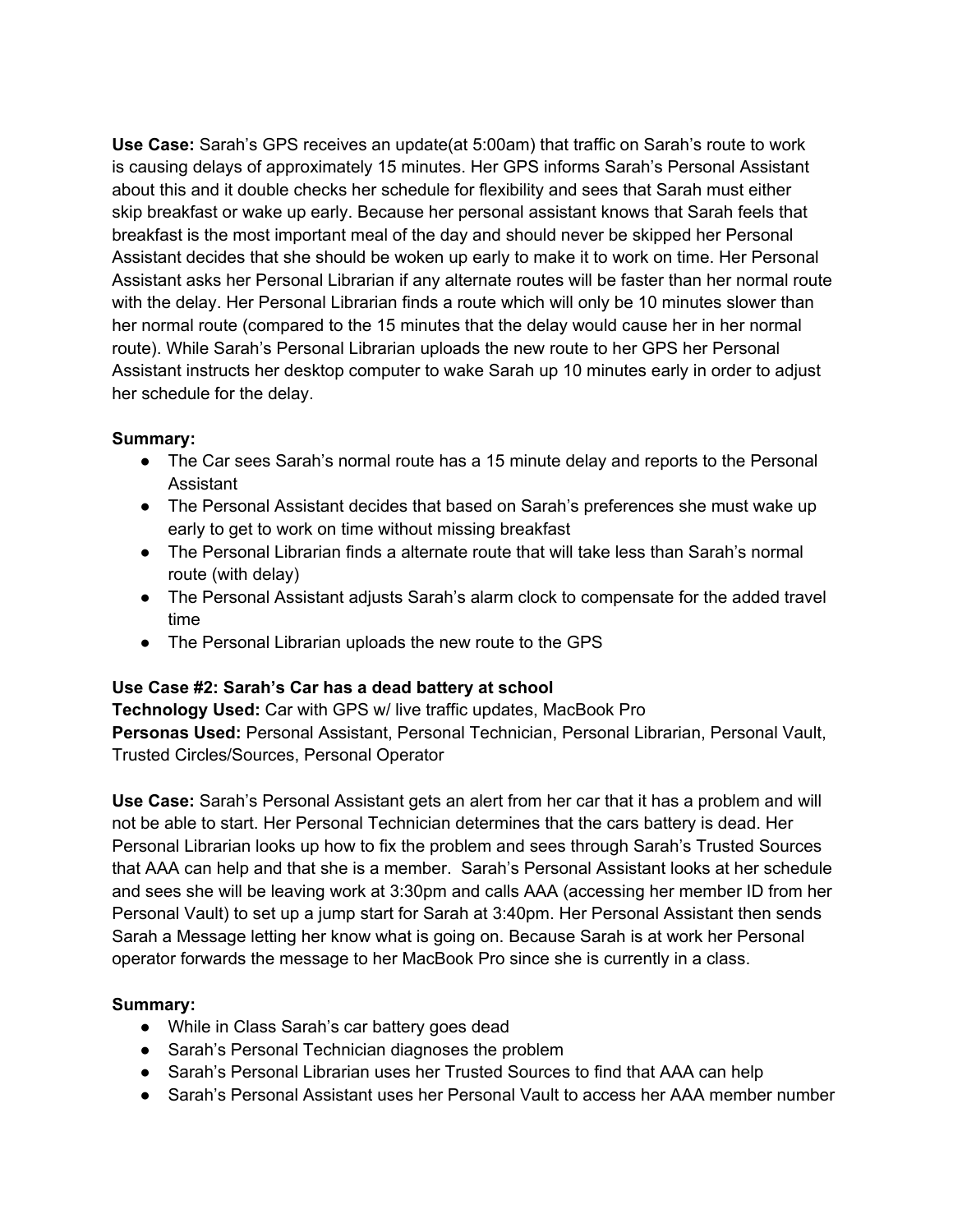and place a service request for when she gets off work

- Sarah's Personal Assistant sends Sarah a message appraising her of the situation
- Sarah's Personal Operator forwards the message to her Macbook seeing that she is currently in a class

# **Use Case #3: Sarah is lecturing her U.S. History class about the Boston Tea Party when a related news story breaks**

**Technology Used:** SmartBoard, Macbook Pro

**Personas Used:** Personal Librarian, Personal Assistant, Trusted Sources

**Use Case:** Sarah is lecturing her Advance Placement U.S. History Class on the Boston Tea Party using a smart board. Her Personal Librarian using her trusted sources sees that a news story involving protesters disposing of tea in a lake is currently developing in the news. Her Personal Assistant receives this information and see that she has approved being interrupted in class for related news stories. Her personal assistant alerts Sarah with an audible tone from her MacBook Pro, after she reviews and approves the story it is automatically displayed for her students on the smart board.

## **Summary:**

- Sarah is giving a lecture on the Boston Tea Party
- Her Personal Librarian discovers a related news story from her Trusted Sources
- Her Personal Assistant, noticing her preferences, notifies her in the middle of her class
- The news story is then presented to her students via the smart board

## **Use Case #4: Sarah has a date planned on a Friday evening, she is currently preparing to make dinner for the evening.**

**Technology Used:** Smart Phone, Smart Refrigerator

**Personas Used:** Personal Assistant, My Trusted Circles, Personal Librarian

**Use Case:** Sarah is preparing for a date and is planning on cooking dinner. She is at the store but does not know what to make, she queries her smart phone looking for suggestions. Her Personal Librarian checks her dates food likes/dislikes through her Trusted Circles and forwards this information to her Personal Assistant. Sarah's Personal Assistant compares Sarah's likes/dislikes with those of her date. Sarah's Personal Librarian takes this information and finds recipes that both Sarah and her Date will like. Using information from Sarah's Smart Refrigerator her personal assistant provides Sarah with a list of ingredients she does not currently have that need to be purchased.

## **Summary:**

**●** Sarah's Personal librarian uses her Trusted Circles to see what kind of meals her date